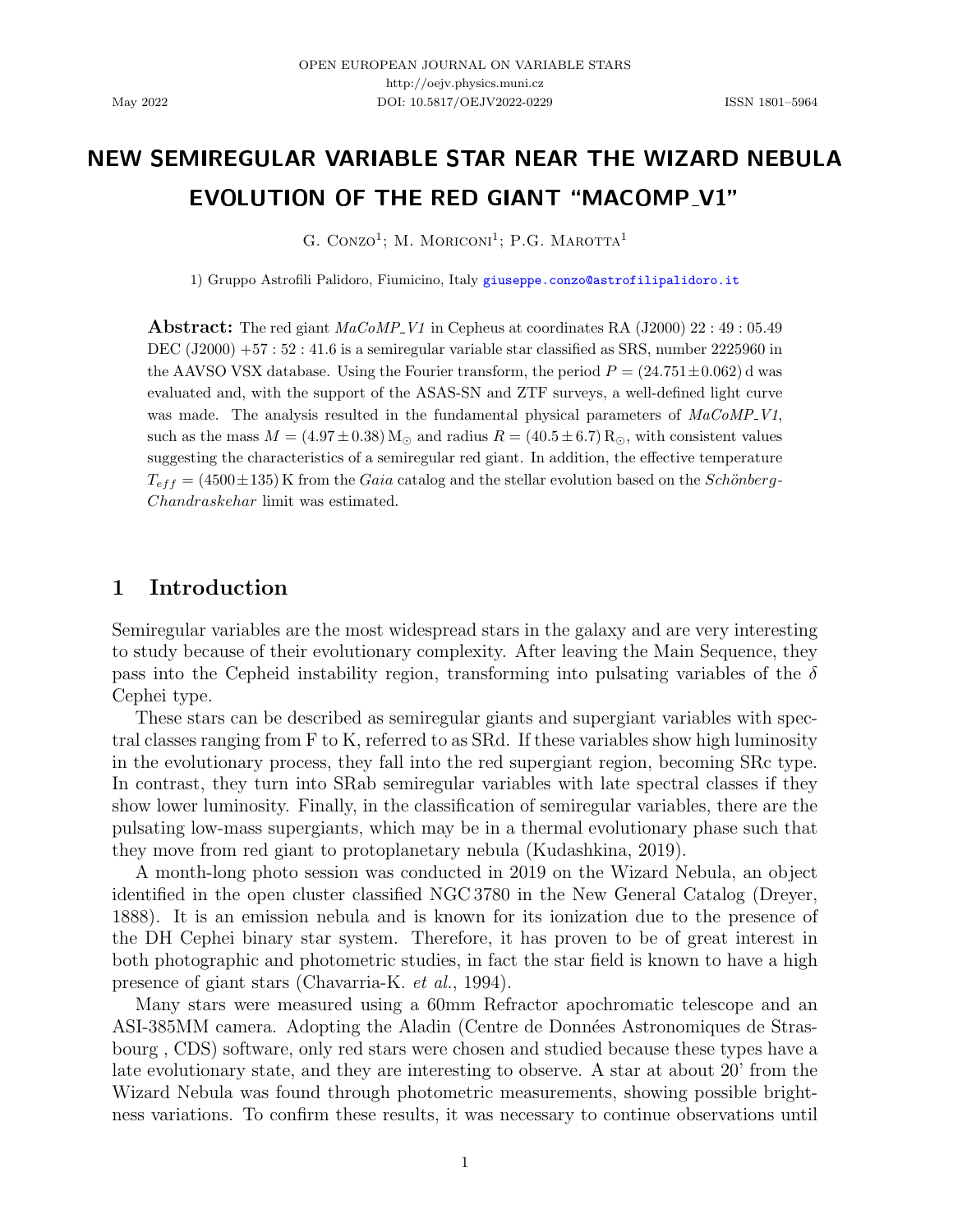May 2022

the end of 2021 with a better setup and to compare them with automatic surveys using ASAS-SN [\(Kochanek](#page-6-2) et al., [2017\)](#page-6-2) and ZTF [\(Masci](#page-7-0) et al., [2019\)](#page-7-0).

At the end of January 2022, the American Association of Variable Star Observers (AAVSO) approved the discovery of 2MASS J22490550 +5752417 at coordinates RA (J2000) 22 : 49 : 05.49 DEC (J2000) +57 : 52 : 41.6, and named it  $MaCoMP_V1$ . This nomenclature derives from the authors: Ma (Mara Moriconi), Co (Conzo Giuseppe) and MP (Marotta Paolo). Finally, V1 indicates the first variable star discovered by the team.

## 2 Photometric observations

<span id="page-1-0"></span>The collected images were calibrated appropriately, and photometry was carried out with Maxim DL v6.20 software. The reference and check stars (Check) used for our purposes are listed in Table [1](#page-1-0) and are identified in Figure [1.](#page-1-1)

Table 1: Reference and Check stars used for the photometry.

| Type      | Name                    | Coordinates $(J2000)$          |
|-----------|-------------------------|--------------------------------|
| Reference | 2MASS J22491561+5754412 | $22\;49\;15.62\;+57\;54\;41.2$ |
| Check     | 2MASS J22485978+5755182 | $22\;48\;59.78\;+57\;55\;18.2$ |

<span id="page-1-1"></span>

Figure 1: Star field with the target, reference, and check stars.

The period was obtained with the Fourier Transform, using the Period04 software [\(Lenz and Breger,](#page-7-1) [2014\)](#page-7-1), and then the final period was calculated.

$$
P = 24.751d \tag{1}
$$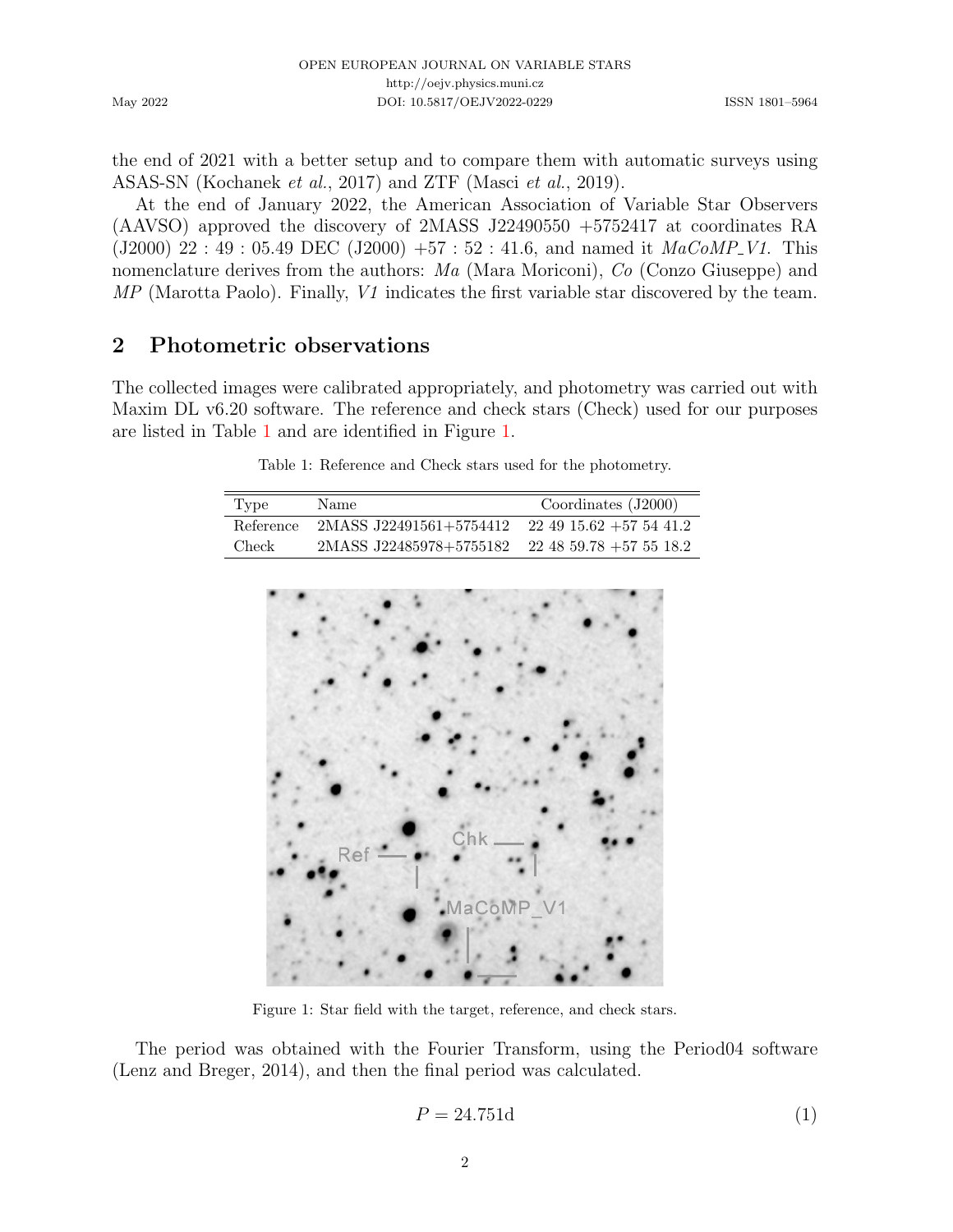| OPEN EUROPEAN JOURNAL ON VARIABLE STARS |
|-----------------------------------------|
| http://oejv.physics.muni.cz             |
| DOI: 10.5817/OEJV2022-0229              |

May 2022

With this value, it was possible to merge the observed data with those from ASAS-SN [\(Kochanek](#page-6-2) et al., [2017\)](#page-6-2) and ZTF [\(Masci](#page-7-0) et al., [2019\)](#page-7-0) surveys. A luminosity variation in cycles of 24 days 18 hours and 14 minutes identified in the light curve was obtained, the profile of which shows a typical semiregular red giant variation of SRS type [\(Watson,](#page-7-2) [Henden, and Price,](#page-7-2) [2006\)](#page-7-2).

<span id="page-2-0"></span>

Figure 2: Light curve of MaCoMP V1, ZTF Survey (Sloan R and G filters) and ASAS-SN Survey (Johnson V filter) compared with GAP data (clear).

The plot shows four sets of data centred on HJD epoch 2458726, 641 at values 0, 1, and 2 in the phase domain when the star is brightest. The data observed by GAP (black dots in Fig. [2\)](#page-2-0) were made in clear using two different telescopes:

- Apochromatic Refractor Telescope with 600mm focal length and f/7.5 ratio;
- Schmidt Cassegrain Telescope 2000mm focal length and f/10 ratio.

The ZTF survey data (red and green dots in Fig. [2\)](#page-2-0) are splitted into the Red Sloan filter [\(Brauneck](#page-5-2) *et al.*, [2018\)](#page-5-2) and the Green Sloan filter (Brauneck *et al.*, 2018). The R filter shows an uncertainty  $\sigma = 0.01$  mag, while the G filter, with a larger scatter, shows an uncertainty  $\sigma = 0.02$  mag. The data from the ASAS-SN Survey (gray dots in Fig. [2\)](#page-2-0) were made in the Johnson V filter [\(Bessell,](#page-5-3) [1990\)](#page-5-3) and have an uncertainty  $sigma = 0.08$  mag.

Since no filter was used during the photometric sessions, it was necessary to adjust the magnitudes to the standard Johnson V magnitude, using the average magnitude of the Gaia catalogue [\(Riello](#page-7-3) *et al.*, [2021\)](#page-7-3). The photometric filters have different passbands than the Johnson-Cousins ones, so switching to a different photometric system was necessary.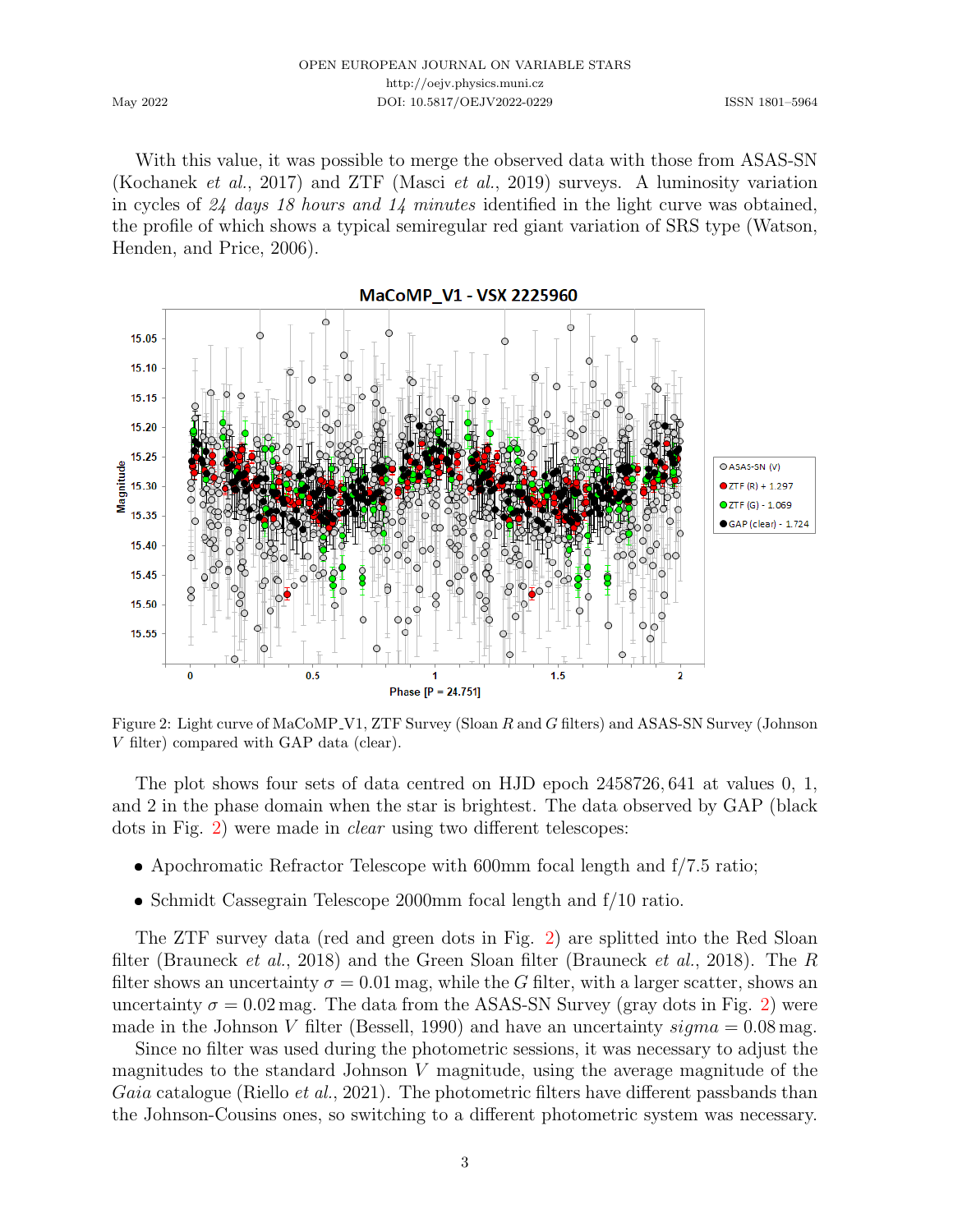This was done by adopting the Equ. [2](#page-3-0) and using the coefficients from the corresponding conversions webpage [\(Jordi](#page-6-3) et al., [2010\)](#page-6-3).

<span id="page-3-0"></span>
$$
C_1 = a + b \cdot C_2 + c \cdot C_2^2 + d \cdot C_1^3 \tag{2}
$$

With this method, the reference value of stellar magnitude was obtained, defining it as "zero point" and expressing all magnitudes in  $V$ , in fact, the GAP data differ by  $1.724$  mag, the red ZTF data differ by 1.297 mag, and the green ZTF data differ by 1.069 mag.

## 3 Data analysis

#### 3.1 Fundamental parameters studying

From photometric observations, fundamental physical parameters were estimated, starting with the relative magnitude and stellar distance. The absolute magnitude was obtained, using the parallax parameter  $RUWE = 0.971$  [\(Gaia Collaboration,](#page-6-4) [2020\)](#page-6-4) to adopt a reliable distance from *Gaia*. This resulted in a parallax  $plx = (0.1423 \pm 0.0129)$  mas and a photometric magnitude  $V = 15.29$  mag, which makes it possible to use the magnitude-distance relation [\(Hughes,](#page-6-5) [2006\)](#page-6-5). We considered the extinction  $A_v = (3.29 \text{ pm}0.16)$  mag [\(Teplitz](#page-7-4) *et al.*, [2018\)](#page-7-4) relative to the direction of the star and the distance  $d = (7027 \pm 1000)$ 637) pc from the Gaia parallax, to calculate the absolute magnitude

<span id="page-3-1"></span>
$$
M_v = m - 5\log(d) + 5 - A_v = (-2.24 \pm 0.48) \text{mag}
$$
\n(3)

The brightness of  $MaCoMP_V1$  can be estimated, from absolute magnitude and  $Gaia$ distance, using the *brightness-magnitude* relationship, like a standard candle at 10 pc  $(Unsöld, 2013).$  $(Unsöld, 2013).$  $(Unsöld, 2013).$ 

$$
L = 10^{\frac{M_v - M_\odot}{-2.5}} = (609 \pm 185) L_\odot \tag{4}
$$

where  $M_v$  is the absolute magnitude obtained in relation [\(3\)](#page-3-1) and  $M_{\odot}$  is the absolute magnitude of Sun. Therefore, using  $T_{eff} = (4500 \pm 135) \,\mathrm{K}$  from Gaia EDR3 [\(Gaia Col](#page-6-4)[laboration,](#page-6-4) [2020\)](#page-6-4) and with Stefan-Boltzmann law [\(Narimanov and Smolyaninov,](#page-7-6) [2011\)](#page-7-6), the star radius

$$
R = \sqrt{\frac{L}{4\pi\sigma T_{eff}^4}} = (40.57 \pm 6.67) \text{R}_{\odot}
$$
 (5)

is obtained. Finally, using the luminosity and the temperature, the mass was calculated (Eker *[et al.](#page-6-6)*, [2015\)](#page-6-6) as

$$
M = L^{1/4} = T_{eff}\sqrt{R} = (4.96 \pm 0.38)M_{\odot}.
$$
 (6)

This confirms the correctness of the photometry in relation to the temperature suggested by Gaia, but it should be noted that the estimation of the parameters is done analytically. To achieve higher accuracy and veracity, spectrometric observations leading to an estimate of actual temperature and metallicity would be required.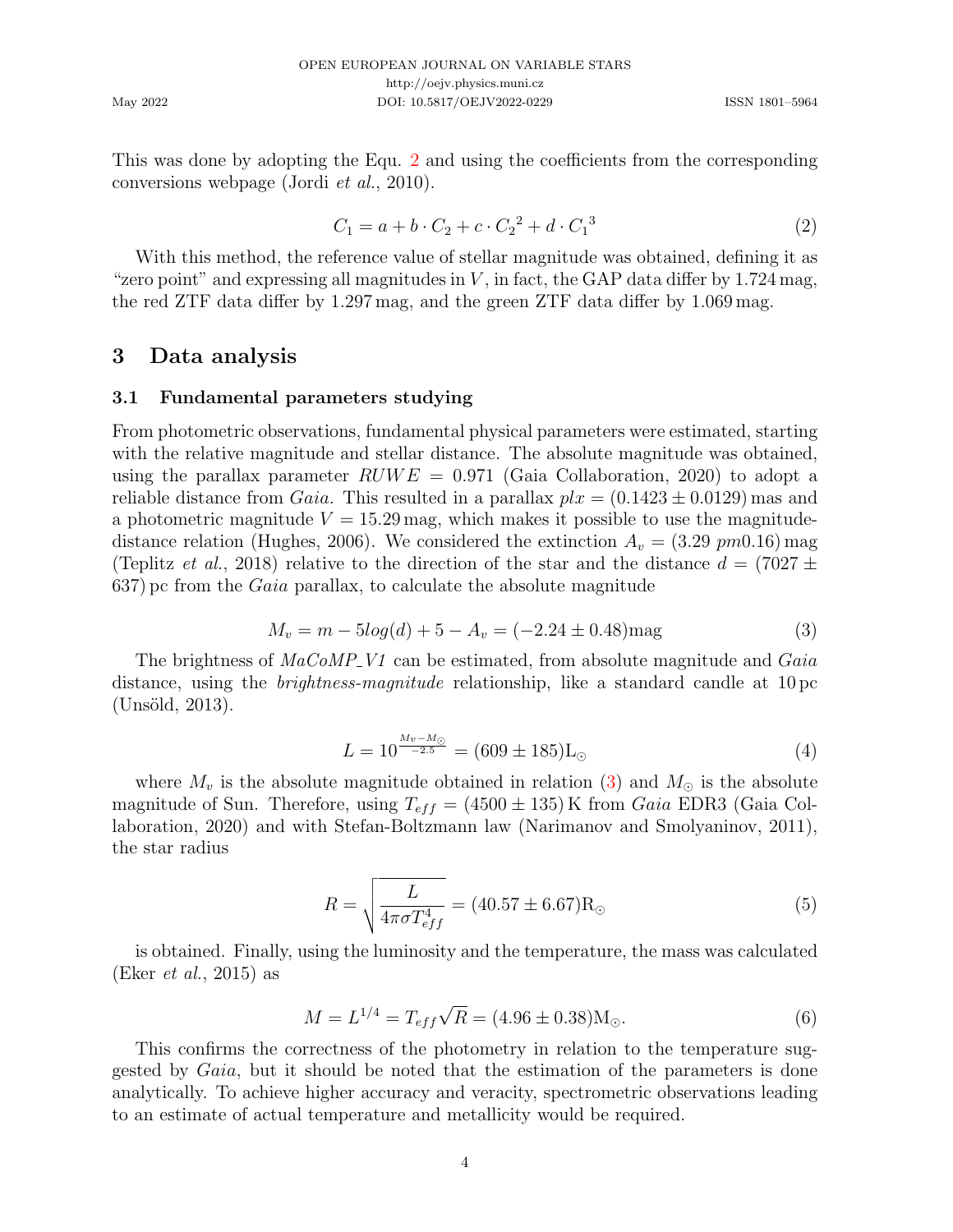#### 3.2 MaCoMP V1 evolution based on Schönberg-Chandraskehar limit

In the case of stars with masses  $M > 2 M_{\odot}$  there is a limiting mass value of the core at which accretion must stop before hydrogen is converted into helium. Consequently, the main sequence corresponds to the melting of the initial mass of hydrogen. This can be proved by the virial theorem [\(Collins,](#page-6-7) [1978\)](#page-6-7) which defines the surface pressure term which must be less than the maximum value for equilibrium conditions to exist

$$
P_{sup,max} \propto \frac{T_c^4}{\mu_c^4 M_c^2} \tag{7}
$$

where  $c$  refers to the stellar core. Stability condition can be written as average weight per particle between the surrounding envelope and the core.

<span id="page-4-0"></span>
$$
\frac{M_c}{M} \le 0.37 \left(\frac{\mu_e}{\mu_c}\right)^2\tag{8}
$$

where M is the total mass,  $\mu_c$  and  $\mu_e$  are the average weights for particles in nucleus and envelope which are  $\mu_c = 1.3$  and  $\mu_e = 0.6$ , respectively. This results in  $\simeq 0.10M$ critical mass in solar units.

This procedure is known as the *Schönberg-Chandraskehar* limit (SC) (Ziółkowski and [Zdziarski,](#page-7-7) [2020\)](#page-7-7) and it studies the collapse of the nucleus on a Kelvin-Helmholtz ( $\simeq 30$ Myr) time scale [\(MacDonald and Mullan,](#page-7-8) [2003\)](#page-7-8). The layers outside the nucleus increase the star size by  $\simeq 10$ , transforming it into a red giant.

In the case of  $MaCoMP_V1$ , to interpret the relation  $(8)$  it is necessary to find the value of the core mass, starting from the star brightness

<span id="page-4-1"></span>
$$
L \simeq 200 L_{\odot} \left(\frac{M_{core}}{0.3 M_{\odot}}\right)^{7.6} \tag{9}
$$

Reversing the relationship [\(9\)](#page-4-1), we get  $M_c = (0.35 \pm 0.03) M_{\odot}$ , so by evaluating the mass ratio, it is possible to define whether the stars core is close to instability.

<span id="page-4-2"></span>
$$
\frac{M_c}{M} = 0.070 \pm 0.008\tag{10}
$$

<span id="page-4-3"></span>
$$
0.37 \left(\frac{\mu_e}{\mu_c}\right)^2 = 0.079 \pm 0.007\tag{11}
$$

The result of the relation  $(10)$  is smaller than the result of the relation  $(11)$ , then  $MaCoMP_V1$  meets the mass limit value defined in the law  $(8)$ , ensuring the stability of the stellar *core.*  $MaCoMP_V1$ , as a red giant star, is very bright and, according to stellar evolution, has completed hydrogen-burning but has not yet collapsed. It has not finished nuclear reactions within the core, and helium burning has begun (Ziókowski and [Zdziarski,](#page-7-7) [2020\)](#page-7-7).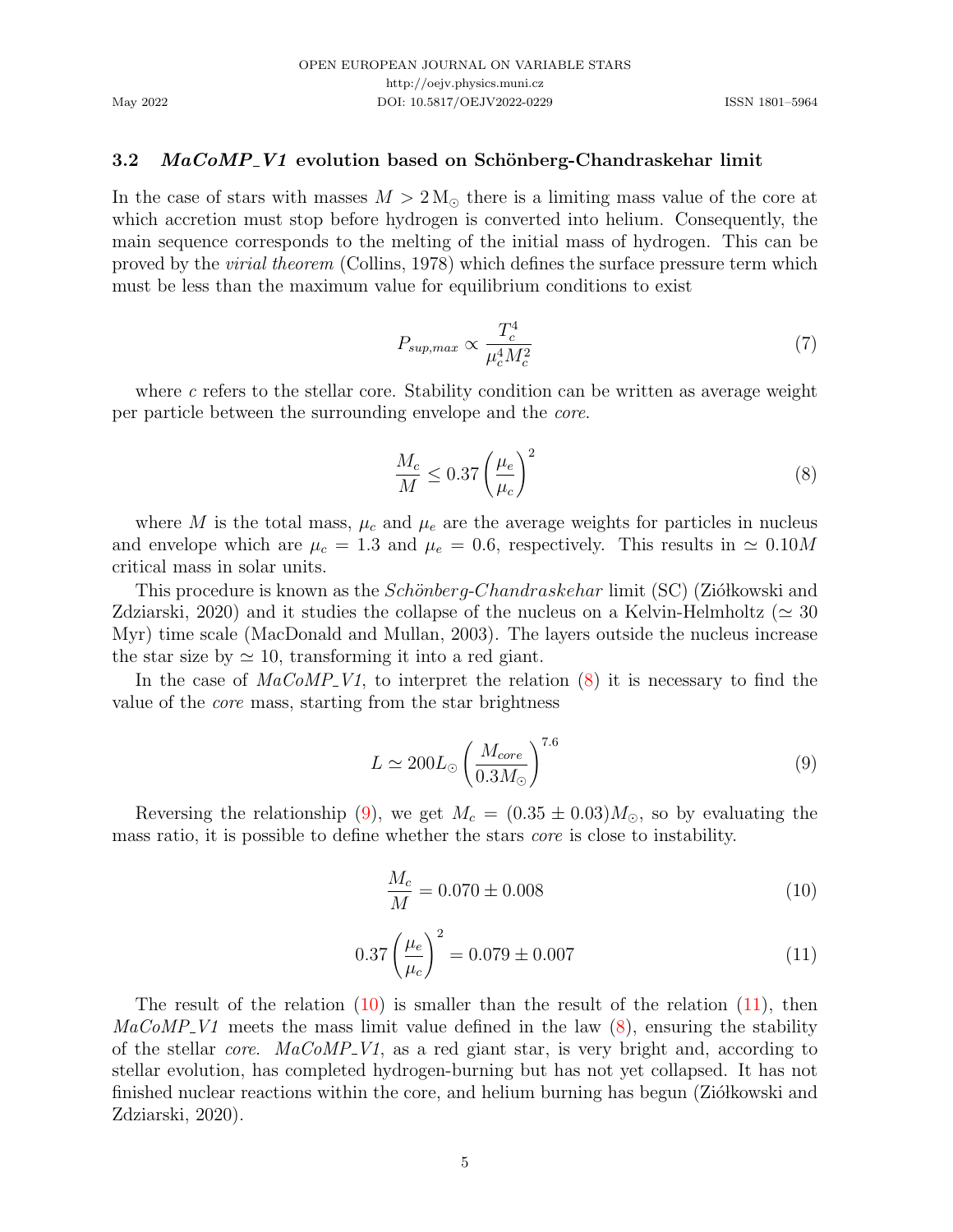# 4 Results

Observations conducted near the Wizard Nebula between 2019 and 2021 revealed a suspected change in the star's brightness. Photometry sessions led to define that the star 2MASS J22490550 +5752417 at coordinates RA (J2000) 22 : 49 : 05.49 DEC (J2000) +57 : 52 : 41.6 is an SR-type variable [\(Kudashkina,](#page-6-0) [2019\)](#page-6-0). After data collection, it was approved and registered under VSX code 2225960 in the Variable Star Database [\(Watson,](#page-7-9) [Henden, and Price,](#page-7-9) [2022\)](#page-7-9).

<span id="page-5-4"></span> $MaCoMP-V1$  was shown to be a *semiregular red giant* with brightness variation over the period  $P = 24.751$  d, describing typical pulsating stars trend shown in Figure [2.](#page-2-0) The variability, the star stability and, according to the SC limit, core stability was analysed. Data analysis led to the physical characteristics defined in Table [2.](#page-5-4)

| Name               | MaCoMP <sub>-V1</sub>           |
|--------------------|---------------------------------|
| Variability type   | SRS                             |
| Period             | $24.751 \pm 0.062 \,\mathrm{d}$ |
| Distance           | $7027 \pm 637$ pc               |
| Absolute Magnitude | $-2.24 \pm 0.48$ mag            |
| Luminosity         | $609 \pm 185$ L <sub>o</sub>    |
| Temperature        | $4500 + 1385$ K                 |
| Radius             | $40.57 \pm 6.67 R_{\odot}$      |
| Mass               | $4.69 \pm 0.38$ M <sub>o</sub>  |

Table 2: Fundamental parameters of  $MaCoMP_V1$ 

Evolutionary tracks are defined by the physical processes that take place inside stars. Objects with different masses will have different evolutionary paths [\(Kippenhahn,](#page-6-8) [1994\)](#page-6-8).  $MaCoMP<sub>Y1</sub>$  has more than two solar masses, so it should have left the Main Sequence and should arrive in the Red Giant branch. The found parameters allow to place the star in the diagram shown in Figure [3.](#page-6-9)

# References

AAVSO 2014, AAVSO, 2014

<span id="page-5-3"></span>Bessell, M.S., 1990, PASP, 102, 1181, [1990PASP..102.1181B](https://ui.adsabs.harvard.edu/abs/1990PASP..102.1181B)

- <span id="page-5-2"></span>Brauneck, U., et al., 2018, Journal of Astronomical Telescopes, Instruments, and Systems, 4, 015002, [2018JATIS...4a5002B](https://ui.adsabs.harvard.edu/abs/2018JATIS...4a5002B)
- <span id="page-5-1"></span>Centre de Données Astronomiques de Strasbourg (CDS): 2011, Astrophysics Source Code *Library.* ascl:1112.019.  $2011$ ascl.soft12019C

<span id="page-5-0"></span>Chavarria-K., C., et al., 1994, A&A, 283, 963, [1994A&A...283..963C](https://ui.adsabs.harvard.edu/abs/1994A&A...283..963C)

Chiosi, C., 2000, Encyclopedia of Astronomy and Astrophysics, 1847, [2000eaa..bookE1847C](https://ui.adsabs.harvard.edu/abs/2000eaa..bookE1847C)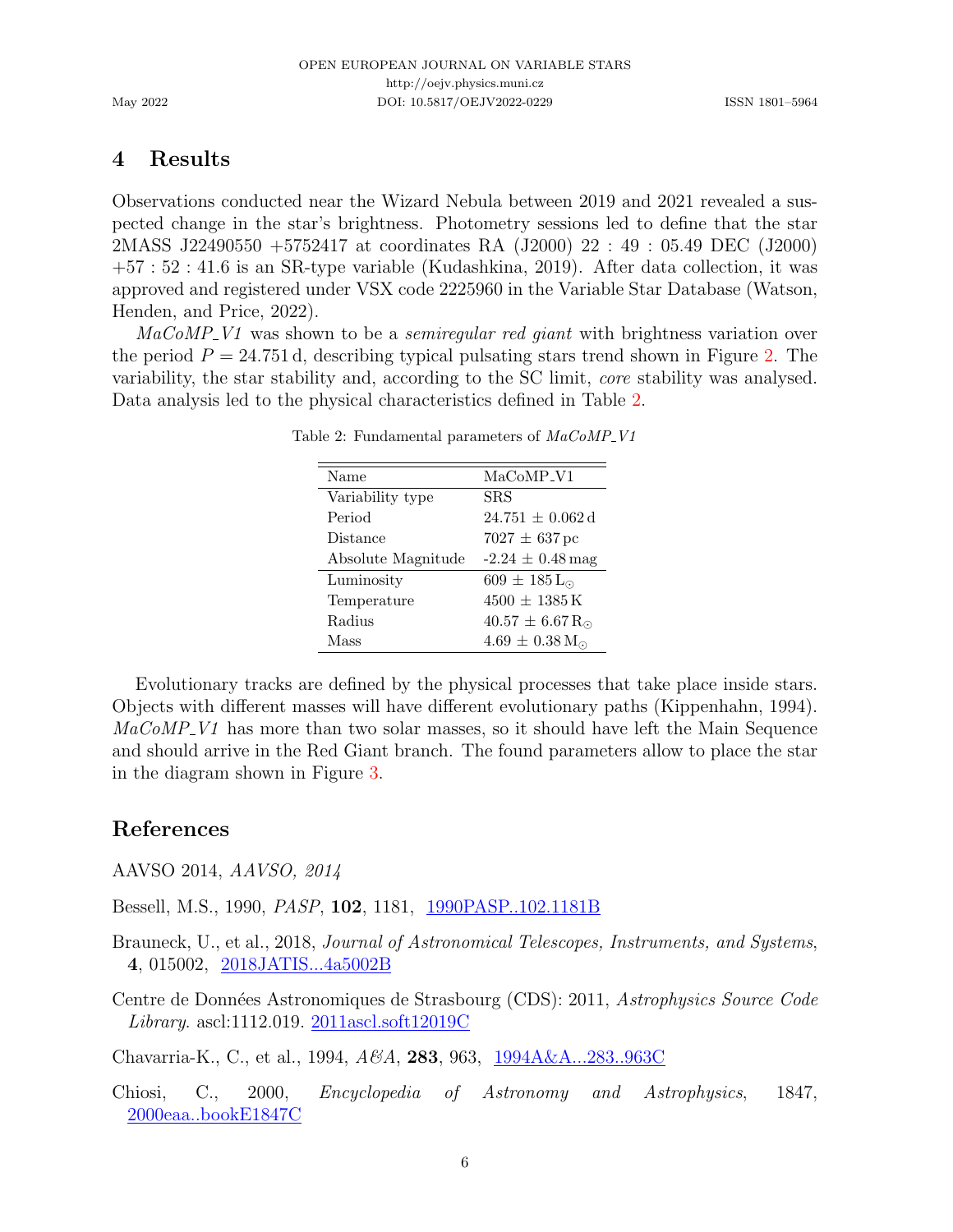<span id="page-6-9"></span>May 2022



Figure 3:  $MaCoMP-V1$  (red circle) in stellar evolutionary tracks diagram [\(Lithopsian,](#page-7-10) [2012\)](#page-7-10).

- <span id="page-6-7"></span>Collins, G.W., 1978, Astronomy and Astrophysics Series, Tucson: Pachart Publication, 1978, [1978vtsa.book.....C](https://ui.adsabs.harvard.edu/abs/1978vtsa.book.....C)
- <span id="page-6-1"></span>Dreyer, J.L.E., 1888, Memoirs of the Royal Astronomical Society, 49, 1, [1888MmRAS..49....1D](https://ui.adsabs.harvard.edu/abs/1888MmRAS..49....1D)

<span id="page-6-6"></span>Eker, Z., et al., 2015, AJ, 149, 131, [2015AJ....149..131E](https://ui.adsabs.harvard.edu/abs/2015AJ....149..131E)

- Ekström, S., et al., 2012,  $A\&A$  537, A146, [2012A&A...537A.146E](https://ui.adsabs.harvard.edu/abs/2012A&A...537A.146E)
- <span id="page-6-4"></span>Gaia Collaboration, 2020, VizieR Online Data Catalog, I/350, [2020yCat.1350....0G](https://ui.adsabs.harvard.edu/abs/2020yCat.1350....0G)
- Harwit, M., 1988, Astrophysical Concepts, 2nd Ed., Springer-Verlag, [1988asco.book.....H](https://ui.adsabs.harvard.edu/abs/1988asco.book.....H)
- <span id="page-6-5"></span>Hughes, D.W., 2006, Journal of Astronomical History and Heritage, 9, 173, [2006JAHH....9..173H](https://ui.adsabs.harvard.edu/abs/2006JAHH....9..173H)
- <span id="page-6-3"></span>Jordi, C., et al., 2010, A&A, 523, A48, [2010A&A...523A..48J](https://ui.adsabs.harvard.edu/abs/2010A&A...523A..48J)
- <span id="page-6-8"></span>Kippenhahn, R., & Weigert, A., 1994, Stellar Structure and Evolution, Springer Verlag, [1994sse..book.....K](https://ui.adsabs.harvard.edu/abs/1994sse..book.....K)
- <span id="page-6-2"></span>Kochanek, C.S., et al., 2017, PASP, 129, 104502, [2017PASP..129j4502K](https://ui.adsabs.harvard.edu/abs/2017PASP..129j4502K)
- <span id="page-6-0"></span>Kudashkina, L.S., 2019, Astrophysics, 62, 556, [2019Ap.....62..556K](https://ui.adsabs.harvard.edu/abs/2019Ap.....62..556K)